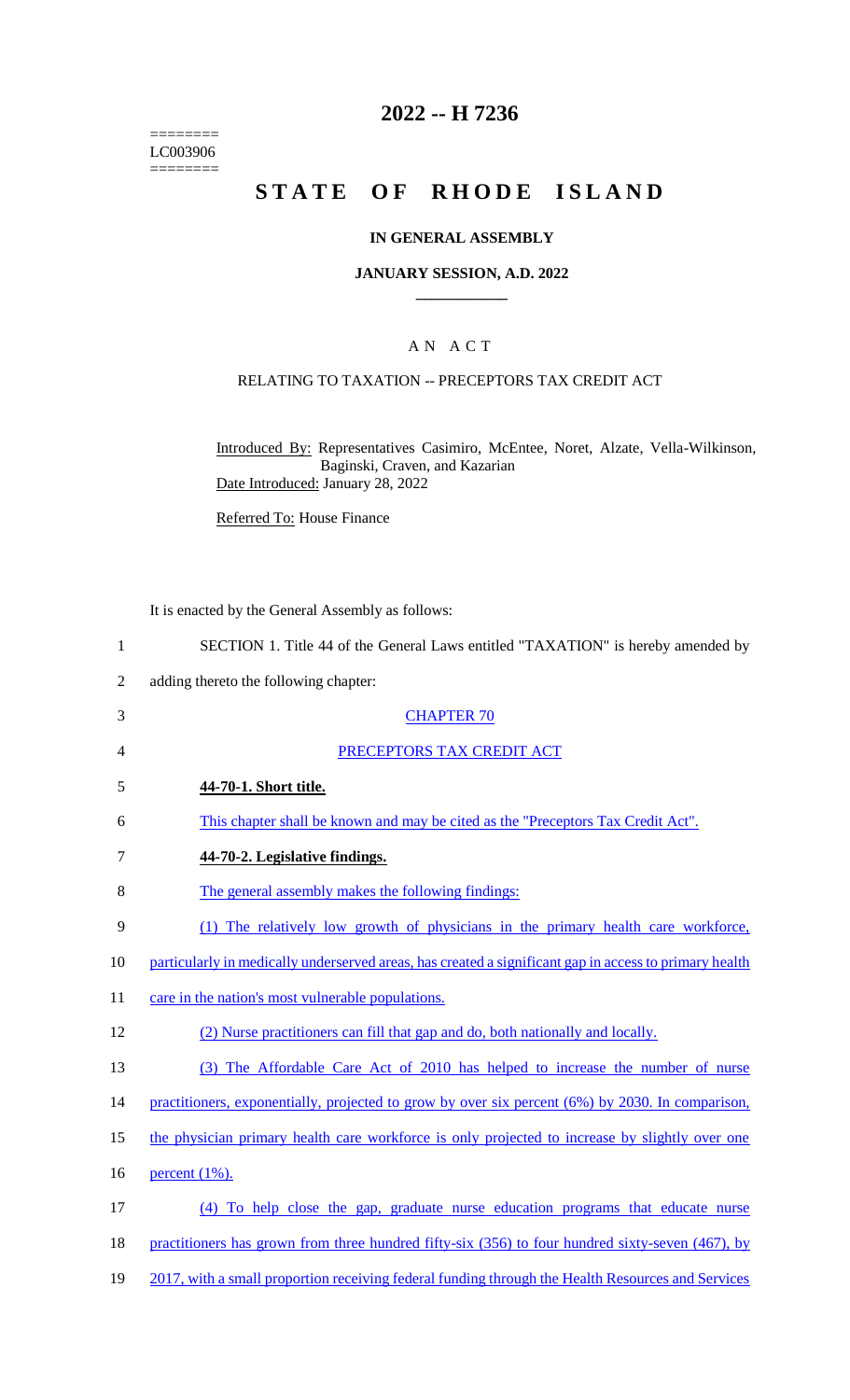- Administration (HRSA).
- (5) In Rhode Island, the University of Rhode Island has two million seven hundred thousand dollars (\$2,700,000) at present, to fund academic clinical partnerships, with thirteen (13) federally qualified health centers in the state. (6) In accordance with federal statutes, the educational programs are not permitted to reimburse preceptors for those students. (7) Providers often must see twenty-five (25) to twenty-eight (28) patients per day to match the outflow of funds for salaries, fringe benefits, and various in-direct costs. (8) It is difficult for these providers to add the education of clinical students to already busy 10 days without reimbursement to the health centers for lost reimbursement for patient visits. (9) Rhode Island has almost one thousand five hundred (1,500) licensed nurse practitioners. (10) Only ninety-seven (97) nurse practitioners are psych mental health nurse practitioners. (11) The two (2) state programs cannot graduate nurse practitioners quickly enough. 14 (12) The number of students in the programs are limited due to too few qualified nurse 15 practitioners and physician preceptors. 16 (13) There are less than two hundred (200) qualified preceptors, who volunteer time to 17 educate nurse practitioner students in both of the two (2) state schools in total. (14) The purpose of this chapter is to offer income tax incentives to nurse practitioners and 19 physicians who agree to provide on-site clinical education to nurse practitioner graduate students, 20 enrolled in either of the state's two (2) graduate nursing programs, would greatly benefit access to primary health care for the citizens of Rhode Island by increasing the primary health care workforce. **44-70-3. Definitions.**  24 For purposes of this chapter: (1) "Clinical Preceptorship" means a preceptorship for a nurse practitioner graduate student 26 enrolled in the graduate nursing program at the University of Rhode Island or Rhode Island College, and which preceptorship provides preceptor instruction in family medicine, internal medicine, 28 pediatrics, obstetrics and gynecology, emergency medicine, psychiatry or general surgery, under 29 the supervisions of a preceptor clinician. (2) "Preceptor clinician" means a physician or registered nurse licensed by the department of health who provides on-site clinical education as a preceptor clinician to nurse practitioner graduate students enrolled in the graduate nursing program at the University of Rhode Island or Rhode Island College. **44-70-4. Tax credit.**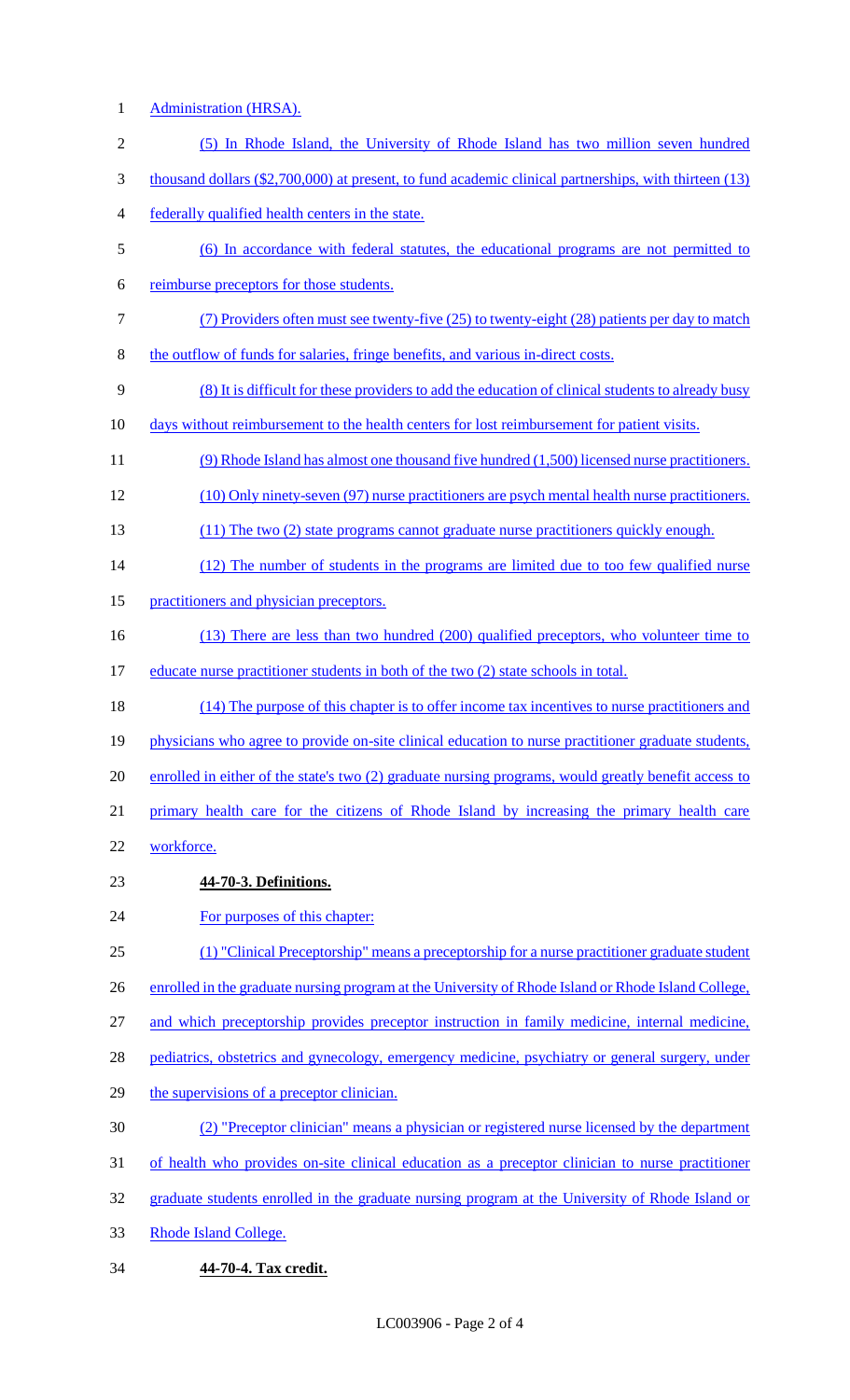- (a) A taxpayer who is a preceptor clinician who provides preceptor instruction pursuant to
- § 44-70-5, shall be allowed a tax credit up to five hundred dollars (\$500) for the calendar year in
- which the taxpayer served as a preceptor clinician.
- (b) The division of taxation shall not issue more than fifty thousand dollars (\$50,000) in
- income tax credits pursuant to subsection (a) of this section, per calendar year.
- **44-70-5. Qualification for tax credit.**
- (a) A preceptor clinician is eligible for an income tax credit if the individual served without
- compensation as a preceptor clinician, in a clinical preceptorship program, authorized by the
- University of Rhode Island or Rhode Island College, and worked a minimum of four hundred (400)
- 10 hours as a preceptor clinician per calendar year.
- (b) The taxpayer, when applying for a tax credit, shall submit documentation showing that
- the taxpayer has met the requirements of subsection (a) of this section.
- (c) The division of taxation shall make available suitable forms with instructions for
- 14 claiming the credit.

# **44-70-6. Administration.**

- 16 The division of taxation shall promulgate rules and regulations as may be necessary to
- 17 implement the provisions of this chapter.
- SECTION 2. This act shall take effect on January 1, 2023.

======== LC003906 ========